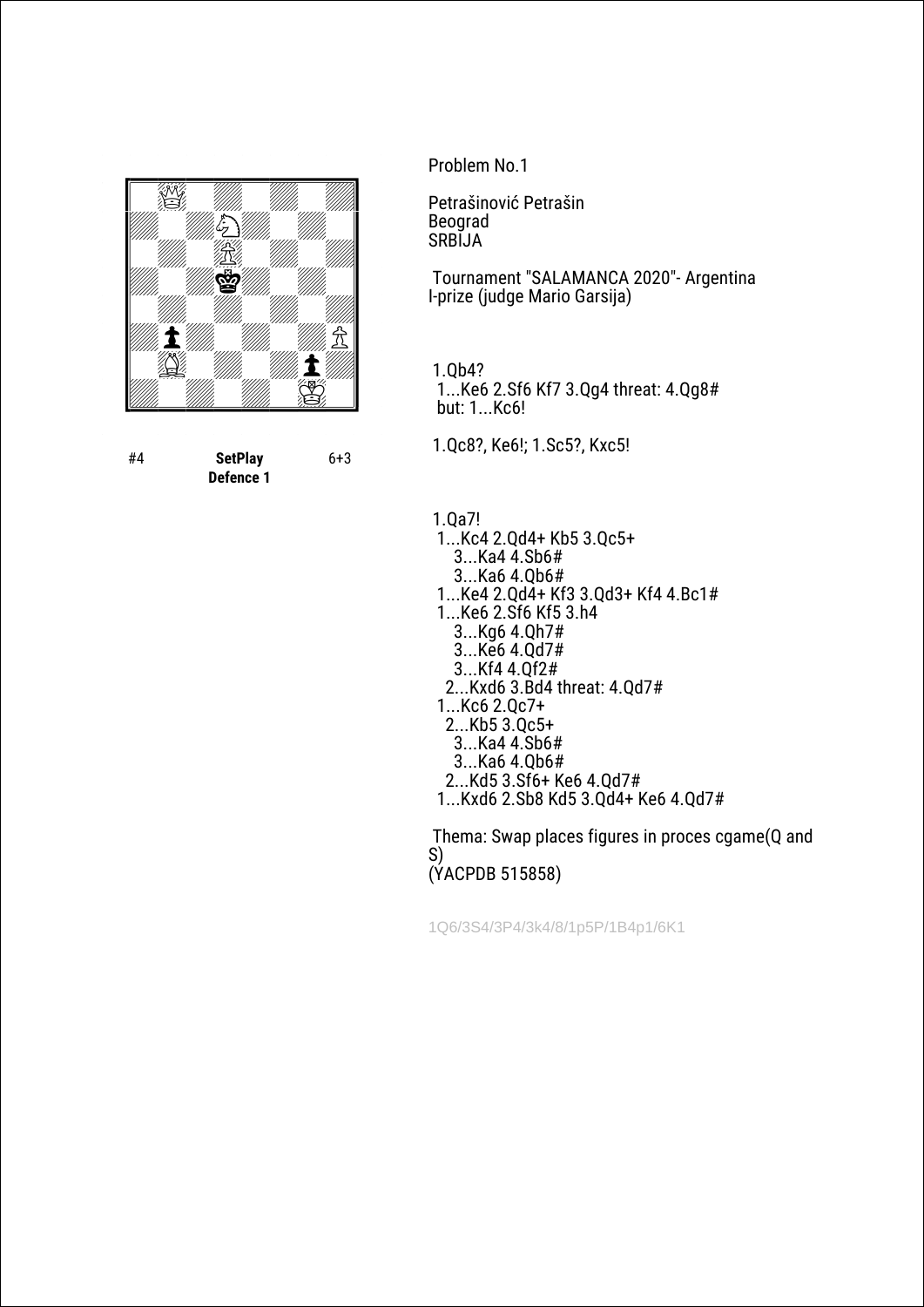

#5 **SetPlay Defence 1** 9+1 Problem No.2

Petrašinović Petrašin Beograd **SRBIJA** 

The Problemist, mart 2021 problem No.C11902 (waiting for AWARD)

setplay:(Kd6 2.Sc6 Kd7 3.Bc5 threat: 4.Sf6#)

1.Be3?, Ke4!

1.g4?

 1...Ke4 2.Se6 Ke5 3.Kc7 Ke4 4.Sf6+ Ke5 5.Bd4# 3...Ke5 4.Bd4+ Ke4 5.Sf6# but: 1...Kf4!

1.Se6!

- 1...Kd6 2.Bh2+ Kd7 3.Sg7 threat: 4.Be6+(A) Kd8 5.Bc7#(B)
- 3...Kd8 4.Bc7+(B) Kd7 5.Be6#(A)
- 1...Ke4 2.g4 Ke5 3.Kc7 Ke4 4.Sf6+(C) Ke5 5.Bd4#(D) 3...Ke5 4.Bd4+(D) Ke4 5.Sf6#(C)
- 1...Kf5 2.Bd5 Kg4 3.Bf2 Kxh5 4.Be4 Kg4 5.Sf6# 3...Kf5 4.e4+ Kg4/Ke5 4.Sf6#/Bg3# 2...Ke5 3.e4 Kd6 4.Kc8 threat: 5.Bh2#
- 

-collaboration light figures

- 2x reciprocity

1K4S1/8/8/1P2k2P/2BS4/8/4P1P1/6B1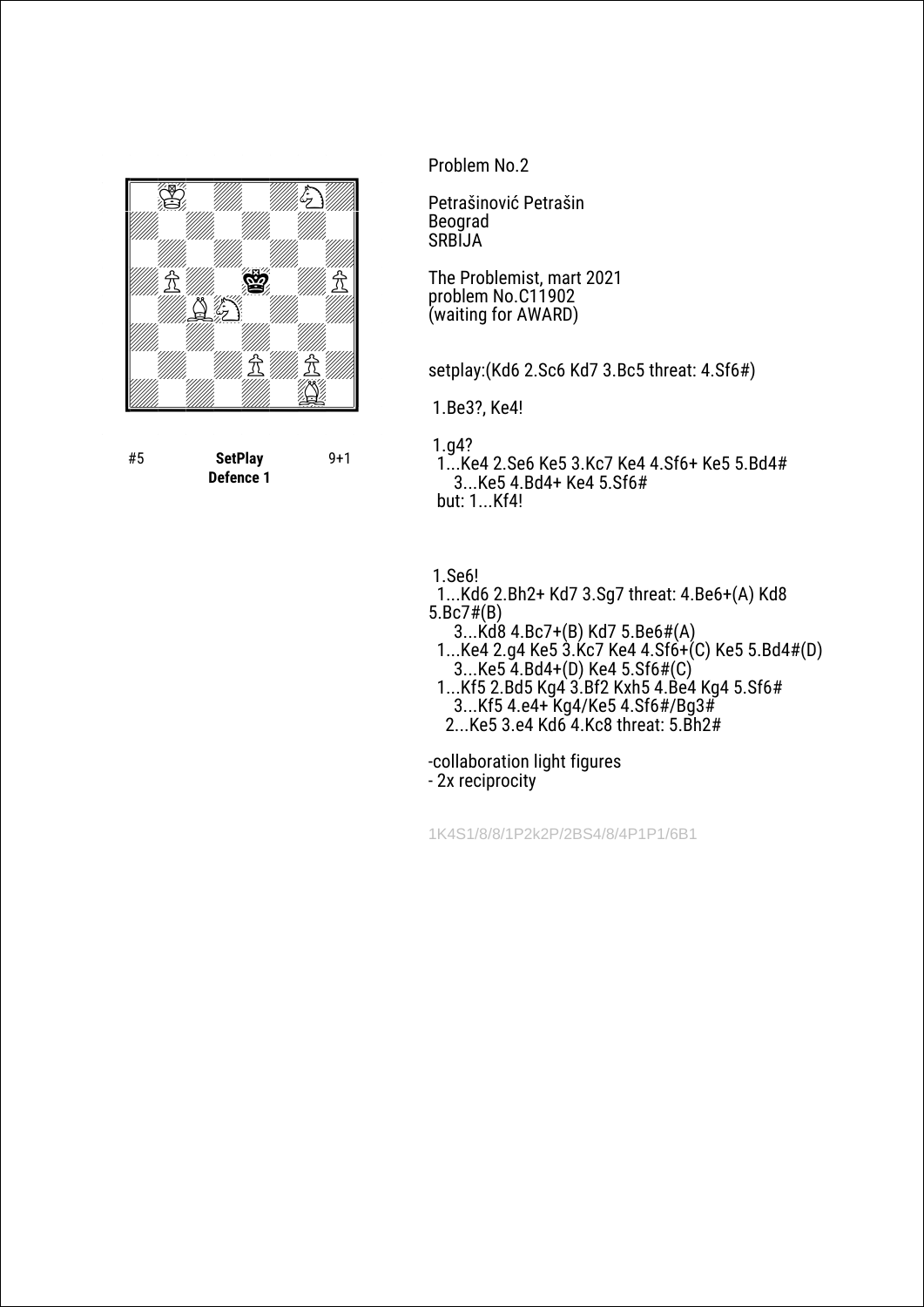

#4 **SetPlay Defence 1** 5+2 Problem No.3

Petrašinović Petrašin Beograd **SRBIJA** 

SUPER PROBLEM 2021 special prize (best miniatura # n (4-6) judge V.Volček)

1.c4? threat: 2.Kg3 h2 3.Kf4 threat: 4.Qf7# 2...Kf5 3.Qe7 threat: 4.Sd6# but: 1...Kf5!

1.Qd4?, Kf5!

1.Sg6? threat: 2.Sf4+ Kf5 3.Sd6+ Kxf4 4.Qg3# 1...Kd5 2.Qd7+ Kc4 3.Qd3+ Kb4 4.Qb3# but: 1...Kf5!

1.Sf7! threat: 2.Sg5+ 2...Kd5 3.Qc7 threat: 4.Qc5# 2...Kf5 3.Kg3 threat: 4.Sd6# 1...Kd5 2.Qg6 Kc4 3.Qd3+ Kb4 4.Qb3# 1...Kf5 2.Sc5 threat: 3.Qg5# g3+ Kf5 4.Qg5# 1...Kd7 2.Sfd8+ Kc8 3.Sc5 Kb8/Kxd8 4.Qb7#/Qd7#

-Key give two fridom fields -battery game -play across the board -sacriface -MM

7S/1S4Q1/4k3/8/8/7p/2P4K/8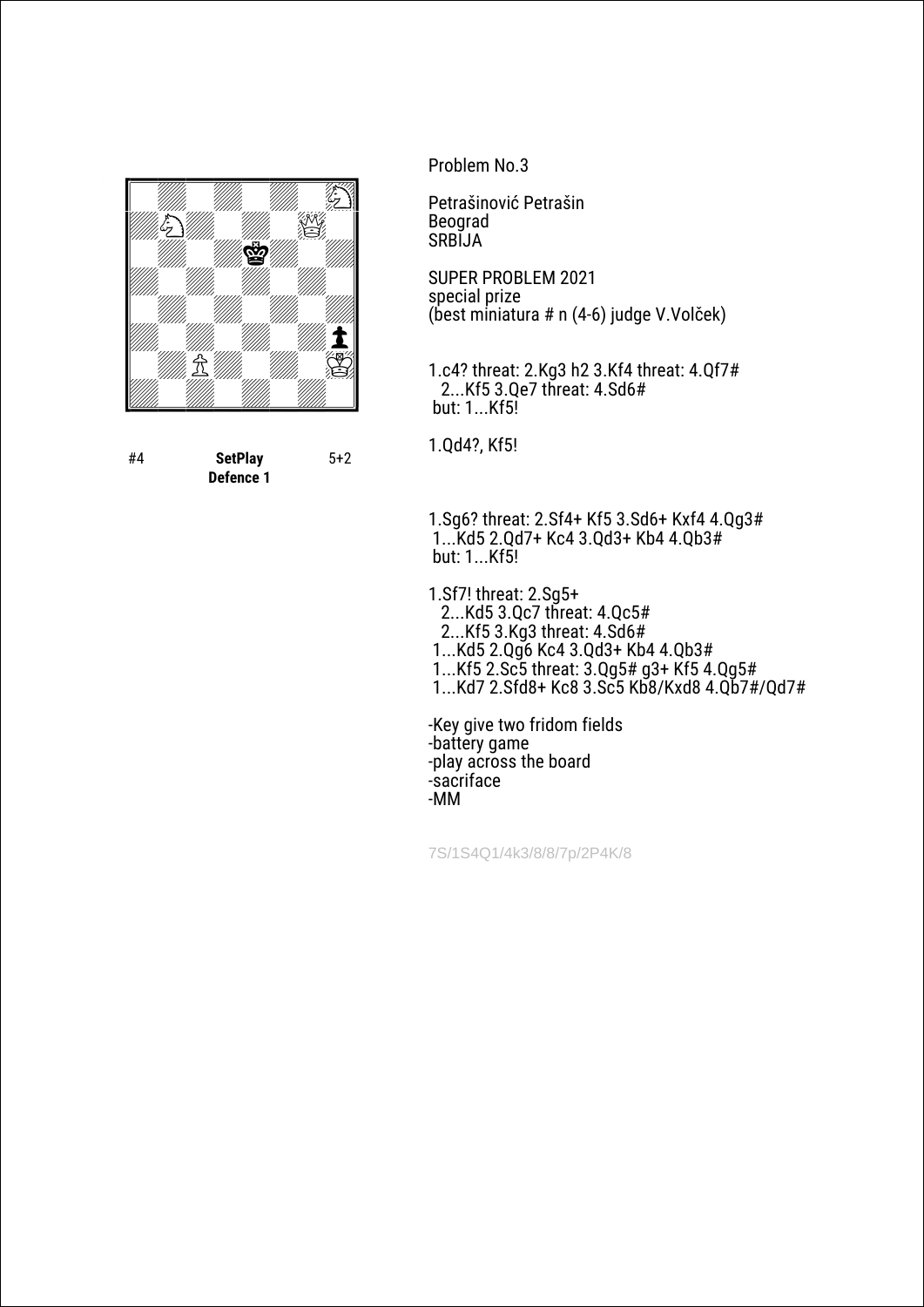

#4 **SetPlay Defence 1** 6+1 problem No.4

Petrašinović Petrašin Beograd SRBIJA

SŠN No.167/2019 problem No.8401

I prize (judge A.Sygurov)

setplay: Kd3 2.Qf4 Kd2 3.Qb4+ Kd3 4.Qd4# 2...Kc3 3.Rd1 Kb3 4.Rd3#

1.Qg3?/ Qf8?, Kxd5!

 1.Qg8! 1...Kd3 2.Qg4 Kd2 3.Qb4+ Kd3 4.Qd4# 2...Kc3 3.Rd1 Kb3 4.Rd3# 1...Kf3 2.Kc2 Ke4 3.Qf7 Ke5 4.Qe6# 2...Kf2 3.Kd3 3...Kxe1 4.Qg1# 3...Kf3 4.Rf1# 1...Kf5 2.Qe6+ Kg5 3.Rg1+ 3...Kh4 4.Qg4# 3...Kh5 4.Qh3#

coment: exo,3MM, exchange play, sacriface)

1Q6/8/7P/3P4/4k3/4P3/8/1K2R3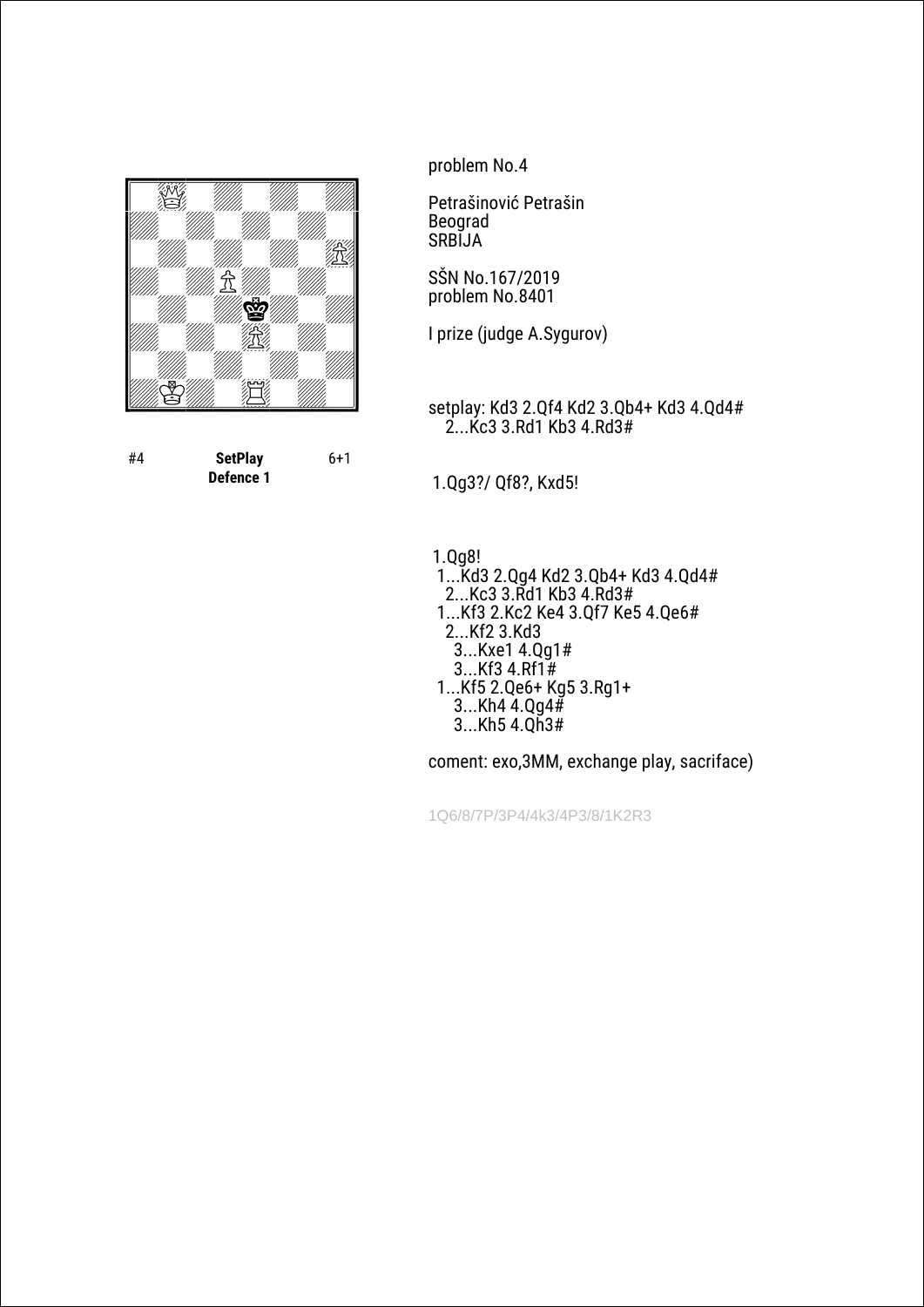

#4 **SetPlay Defence 1** 6+1 problem No.5

Petrašinović Petrašin Beograd SRBIJA

Večernij Sankt Peterburg ((30.08.2019) versia Special HM for best miniatura #n -2019 (judge Pjotr Zabirohin)

setplay: Kf5 2.Sf6+ 2...Kg6 3.Qg5+ Kf7 4.Qg8# 2...Kf4 3.Qc5 Kf3 4.Qf2#

1.Qa2?, Ke5! 1.Qc5, Kf3!

1.Bg5!

1...Kd3 2.Qa2 (A) threat: 3.Sb6 Ke4/Kxc3

4.Qd5#/Qc4# 2...Ke4 3.Se3(B) Ke5/Kd3/Kf3 4.Qd5#/Qc2#Qg2#

 1...Kf3 2.Se3 (B) Ke2 3.Qa2(A) Ke1/Kd3/Kf3 4.Bh4#/Qc2#/Qg2#

 2....Kf2 3.Qa2 Ke1/Kd3/Kf3 4.Bh4#/Qc2#/Qg2# 2...Kg3 3.Qa2 Ke1 4.Bh4 (switch back)

1...Kf5 2.Sf6+ Kg6 3.Qd5 Kg7 4.Qg8#

1...Ke5 2.Sb6+ Kxd6 3.Bd8 Kc6/Ke6 4.Qd5#

reciprocity AB/BA switch back jump S with three different fields four variants without repatinig the second move of white exchange mat in setplay

8/8/3P4/Q2S4/4k2B/2P5/8/K7